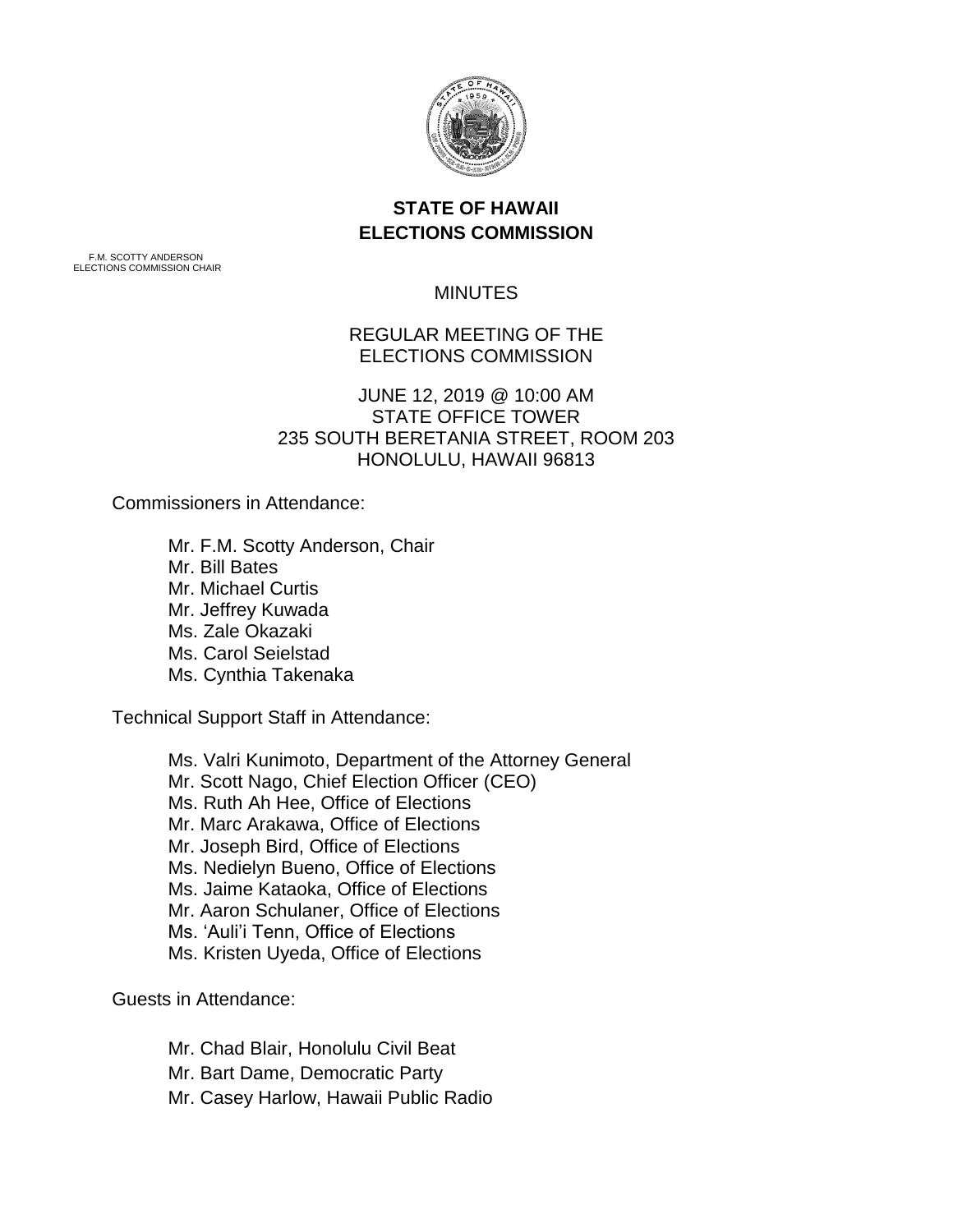Elections Commission Meeting Minutes June 12, 2019 Page 2

> Ms. Sandy Ma, Common Cause Hawaii Ms. Janet Mason, League of Women Voters of Hawaii

#### PROCEEDINGS

I. Call to Order

Chair Anderson called the meeting to order at 10:00 a.m. on December 13, 2018 at the State Office Tower, Room 203.

II. Roll Call and Determination of a Quorum

Elections Commission (EC) Secretary conducted roll call. Commissioners Steffey and Vierra were not in attendance. All other Commissioners were in attendance and the Commission had a quorum.

III. Approval of Minutes for the Meeting of December 13, 2018

Commissioner Seielstad moved that the minutes be approved; the motion was seconded by Commissioner Curtis, and approved unanimously by the Commissioners.

IV. Status of Operations Report from the Chief Election Officer

CEO Nago reported that the National Governors Association is hosting a sixmonth policy academy focusing on the cybersecurity of elections, and that Hawaii was one of the six states chosen to participate. The academy will concentrate primarily on securing the voter registration database and communications between various agencies.

For the 2019 Legislative Session, CEO Nago stated that the Office of Elections (OE) submitted three bills regarding automatic voter registration, removing the social security number (SSN) from the nomination paper, and allowing voters with special needs to obtain an accessible electronic ballot outside of the current five-day-window restriction. Of these bills, the only one that did not pass was automatic voter registration. CEO Nago added that bills relating to recounts and all-mail elections also passed.

CEO Nago explained that HB 1248 CD 1, which implements all-mail elections, is currently being reviewed by the Governor. He stated that the bill specifies that the responsibilities will be split in the same way that absentee mail ballots are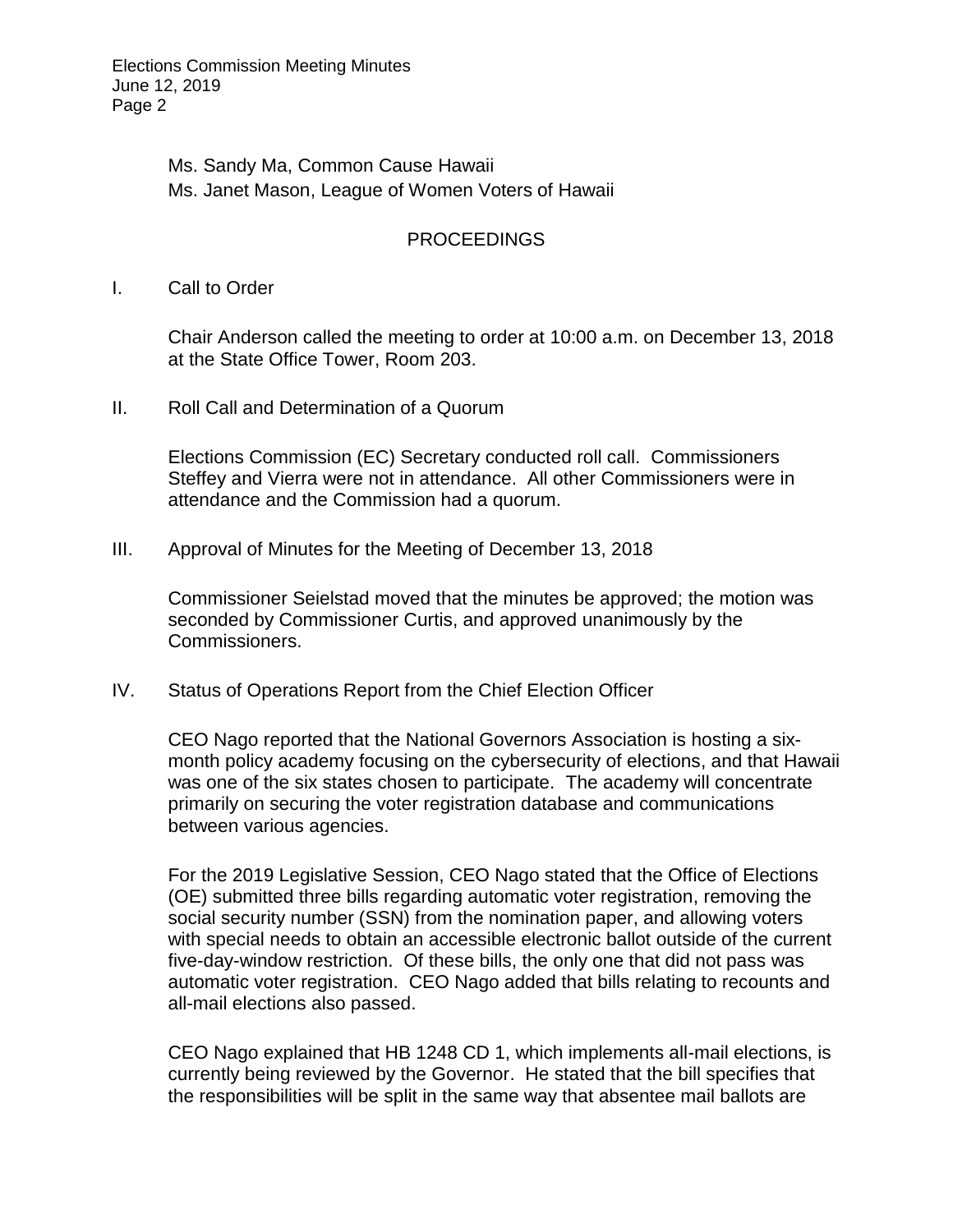currently handled, with the state responsible for printing and counting the ballots, and the counties responsible for voter registration, and mailing and receiving the ballots.

CEO Nago reported that OE is working with the County Elections Divisions to clean up the voter registration rolls, starting with a notification card mailed to each voter in August 2019. He explained that this notification card will be similar to the yellow card that is mailed prior to each election, which serves two purposes: informs the voter of their polling place location, and aids in the cleanup of the voter registration rolls. Since the yellow card will be sent by nonforwardable mail, any that are returned to the County Elections Division will be sent a second notification card by forwardable mail, asking the voter to update their registration record. Once a voter is issued that second notification card, they are designated as "inactive" and are removed from the voter registration rolls if they fail to update their registration within the next two election cycles.

CEO Nago added that OE will also be asking voters to return notification cards to their County Elections Division if any are received in error (e.g., a voter no longer resides at that address). Rather than simply throwing them away, returning them will help to clean up the voter registration rolls. CEO Nago stated that there are currently 775,000 registered voters in Hawaii, 734,000 of which are active voters. This means that approximately 40,000 or 5% of voters are designated as "inactive," and can only be removed from the voter registration rolls if they fail to update their registration within two election cycles.

Following the notification cards, CEO Nago said that voters will be sent a signature capture card in order to obtain a signature sample from each voter. This will be put into a database and used to validate the voted ballot return envelopes. Yellow cards will be mailed around the end of March 2020, and then ballots will be mailed about 18 days prior to the election.

Regarding the scanning of the signatures, Commissioner Curtis asked CEO Nago if a ballot that is rejected is evidence of voter fraud. CEO Nago replied that if a voter says they did not receive their ballot but it was somehow returned, then it would be voter fraud. However, under the new bill, if a signature cannot be validated against the database, the voter will be contacted and provided an opportunity to correct the situation. Commissioner Curtis asked CEO Nago if it is considered fraud if a person signs a ballot on another person's behalf. CEO Nago confirmed that it would be fraud, but said that sometimes a spouse or other family member signs the wrong ballot by accident. Commissioner Curtis stated that the Kauai County Clerk told him that they have experienced cases where an individual signed for their spouse because they were sleeping. CEO Nago replied that they should not be doing that.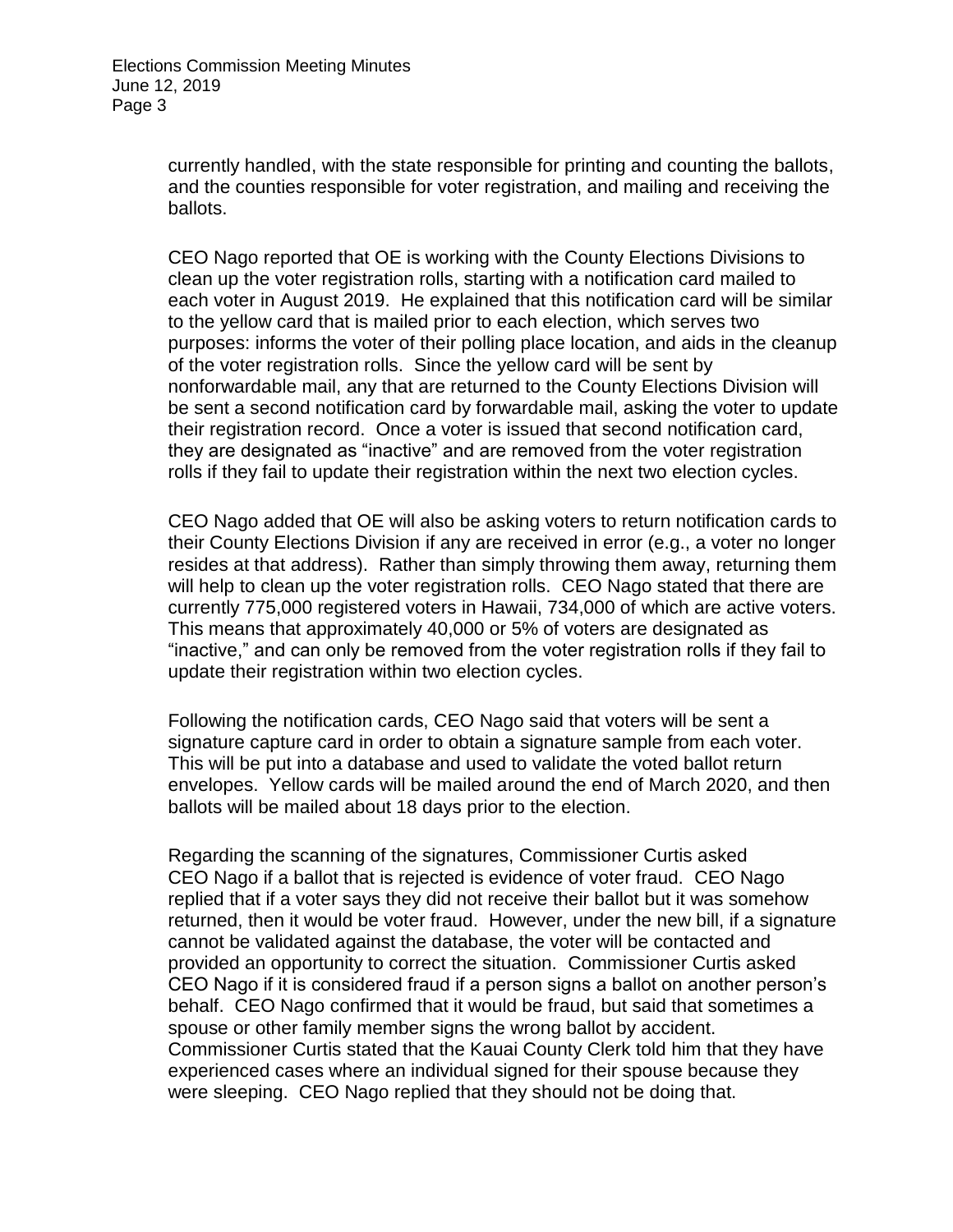Commissioner Curtis asked CEO Nago what would happen if an individual signed another person's ballot with the intent of committing voter fraud. In that circumstance, CEO Nago answered that they would have to investigate and turn the case over to the proper authority for prosecution.

In reference to HB 1248 CD 1, Commissioner Curtis stated that it says that a voter can be purged automatically from the voter registration rolls if they miss five elections. CEO Nago corrected this statement by explaining that federal law states that a voter can only be removed if a mailer is returned. He reiterated that notification cards and ballots are not forwardable, so the ones that are returned are removed from the voter registration rolls after two election cycles.

Commissioner Curtis read in HB 1248 CD 1 that an individual can challenge a person's right to vote. CEO Nago explained that the election challenge process allows anyone to challenge another voter for not being the person they say they are, or not living where they say they live. These challenges would be reported to the Clerk's Office, the voter can appeal the Clerk's decision to the Board of Registration, and then may ultimately be appealed to the courts.

Commissioner Curtis pointed out the section regarding the approval of the wording for ballot questions on page 37, and said that how a question is asked often determines the answer. He asked CEO Nago where the wording for the ballot questions come from. CEO Nago replied that the wording for the constitutional amendment questions comes from the Senate and the House, as they have to pass two-thirds of both houses in order to appear on the ballot. He added that the charter amendment questions are transmitted by the respective County Clerk.

Commissioner Curtis referred to the section regarding the recording of the overage or underage on page 47, and asked CEO Nago who receives this report. CEO Nago explained that it is a public report that has always been filed after each election. Commissioner Curtis asked if this is in reference to a percentage of error, to which CEO Nago answered that it is not. He clarified that an overage or underage refers to receiving more or less ballots than ballot envelopes, respectively.

Commissioner Curtis pointed out the section regarding an election tie that starts on page 50 and ends on page 54 with "by lot." He asked CEO Nago if "by lot" means to flip a coin, to which CEO Nago said that "by lot" means "by chance," so a coin flip or a drawing would be appropriate.

Commissioner Bates said it seems as though one of the greatest challenges is educating the public in hopes of increasing voter participation. He asked if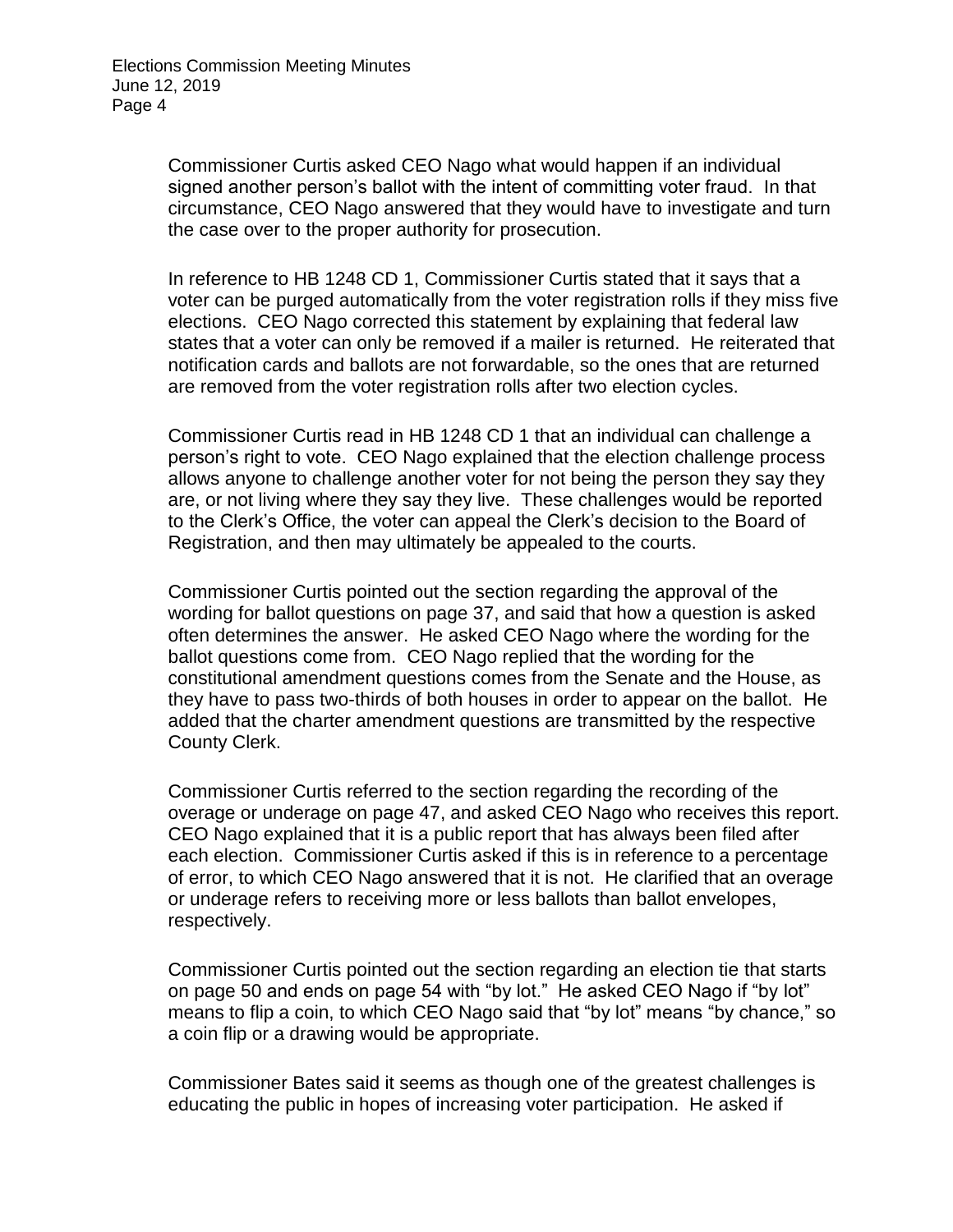CEO Nago could elaborate on OE's plans to get the message across. CEO Nago shared that he just read a letter to the editor in the paper that said that all-mail elections may or may not increase turnout. He explained that turnout is not the reason why OE is in favor of all mail, but because it makes the process accessible and convenient for all voters. Rather than having to drive to a polling place and wait in line, voters will receive their ballot in the mail, and can fill it out and return it at their convenience. CEO Nago added that OE is just one aspect of turnout, and that candidates also play a role in whether people choose to vote or not. He reiterated that OE's main purpose is to make the voting process as accessible and convenient as possible.

Commissioner Bates asked CEO Nago what methods OE will be utilizing to reach out to the public. CEO Nago stated that OE's intention is to run a television campaign in conjunction with the notification cards in order to reach all voters statewide.

Commissioner Kuwada asked CEO Nago if the signature database will be maintained by the state. CEO Nago replied that the database will be maintained by the state, but the inputting and the ownership of the data is the responsibility of each individual county.

Commissioner Okazaki asked CEO Nago if OE will have staff trained for the signature verification part of the process. CEO Nago explained that the City Clerk's Office currently has a machine that scans and electronically verifies signatures, and that they are looking to obtain the same equipment for the neighbor island counties.

Ms. Sandy Ma, executive director of Common Cause Hawaii, asked CEO Nago if the machine that verifies signatures will be available to the neighbor islands by the next election cycle. CEO Nago said that is the plan, and that HB 1248 CD 1 provides money to procure these scanners. Commissioner Okazaki asked how many scanners will be provided, to which CEO Nago answered one per county. Ms. Ma asked CEO Nago what will happen if the machines are not available in time for the 2020 elections. CEO Nago replied that the signature verification could be done manually, however the counties are already preparing to procure the machines and are just waiting for the Governor to sign the bill.

Ms. Janet Mason of the League of Women Voters added that there is also a bill with the Governor regarding plain English and Hawaiian language translations for the constitutional amendment questions.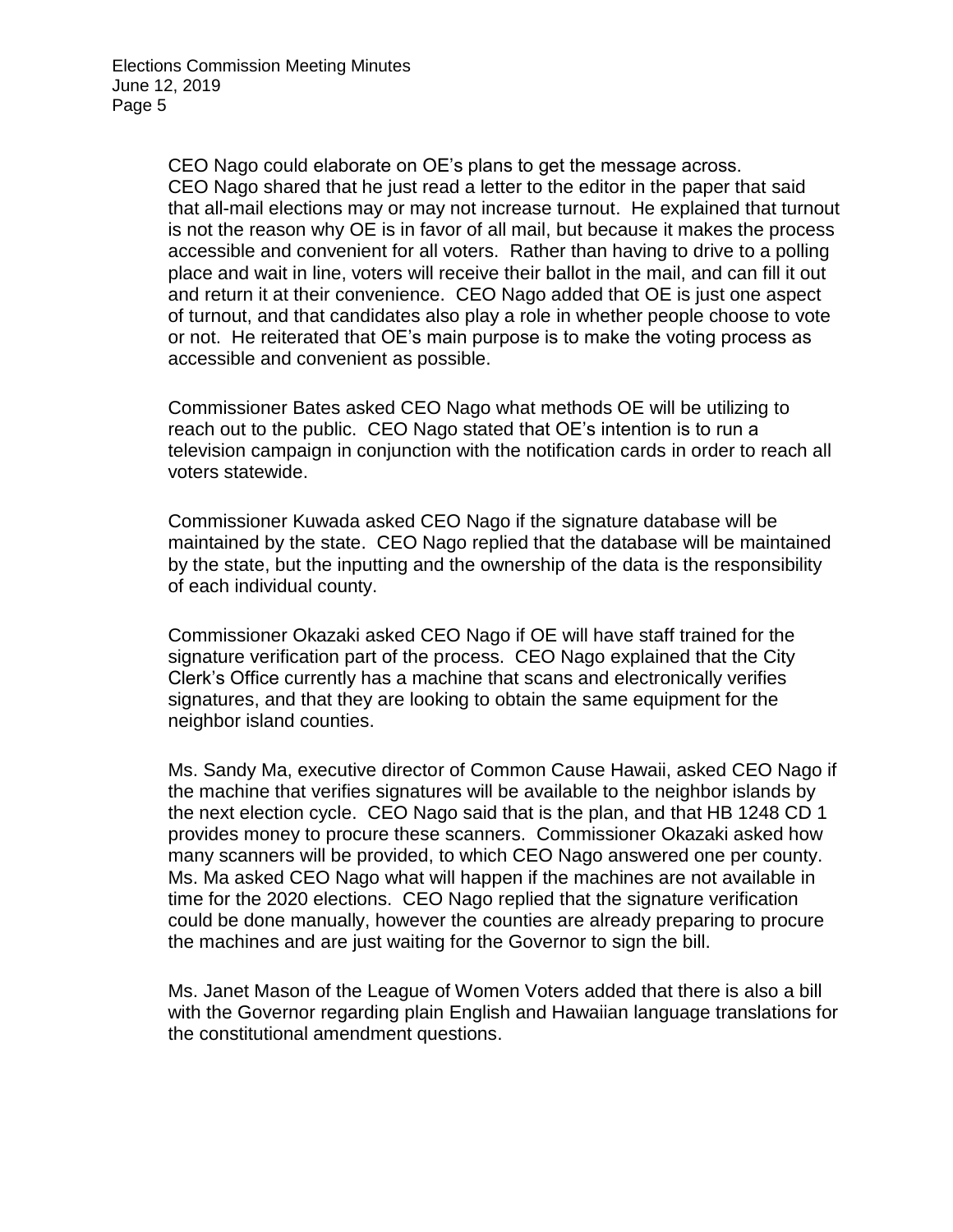Elections Commission Meeting Minutes June 12, 2019 Page 6

V. Implementation of All-Mail Elections House Bill No. 1248, H.D. 1, S.D. 2, C.D. 1

> Chair Anderson stated that they have finished discussing HB 1248 CD 1 during CEO Nago's Status of Operations Report.

VI. Public Testimony – Any interested person may submit comments or testimony on any agenda item.

No public testimony was given.

VII. Open Forum: Public comments on issues for the Commission's consideration for the next Commission meeting and action, if appropriate. Presentations limited to three minutes.

**Mr. Bart Dame – Democratic Party**: Mr. Dame introduced himself as a national committee member of the Democratic Party, and wanted to inform the EC that the Democratic Party is preparing for their presidential primary. Although the presidential primaries are held by the political parties and not OE, Mr. Dame explained that many people do not understand the distinction, and OE continues to get flooded with inquiries.

Mr. Dame stated that the Democratic Party is planning to hold their presidential primary on April 4, 2020, with walk-in voting available at 20 sites across the state. They are going to utilize rank choice voting, which involves selecting first, second, and third choice candidates. If a candidate does not obtain the 15% viability to qualify for national delegates, then they are dropped, and the votes are shifted to their second choice, and then third choice, until it falls under a candidate who is viable and qualifies for national delegates.

Mr. Dame said that the Democratic Party is also preparing to mail absentee ballots to the approximately 100,000 members statewide. He added that they are working with vendors to obtain scanners that are capable of reading and tabulating the votes. Mr. Dame stated that it will be an ambitious and expensive project for the Democratic Party, and just wanted OE and the EC to be aware of it.

Chair Anderson asked CEO Nago if he wanted to comment on the issue. CEO Nago stated that in every presidential year, OE gets flooded with calls from the public regarding where to go to vote for the presidential primary, despite the fact that OE does not conduct this election. He explained that there were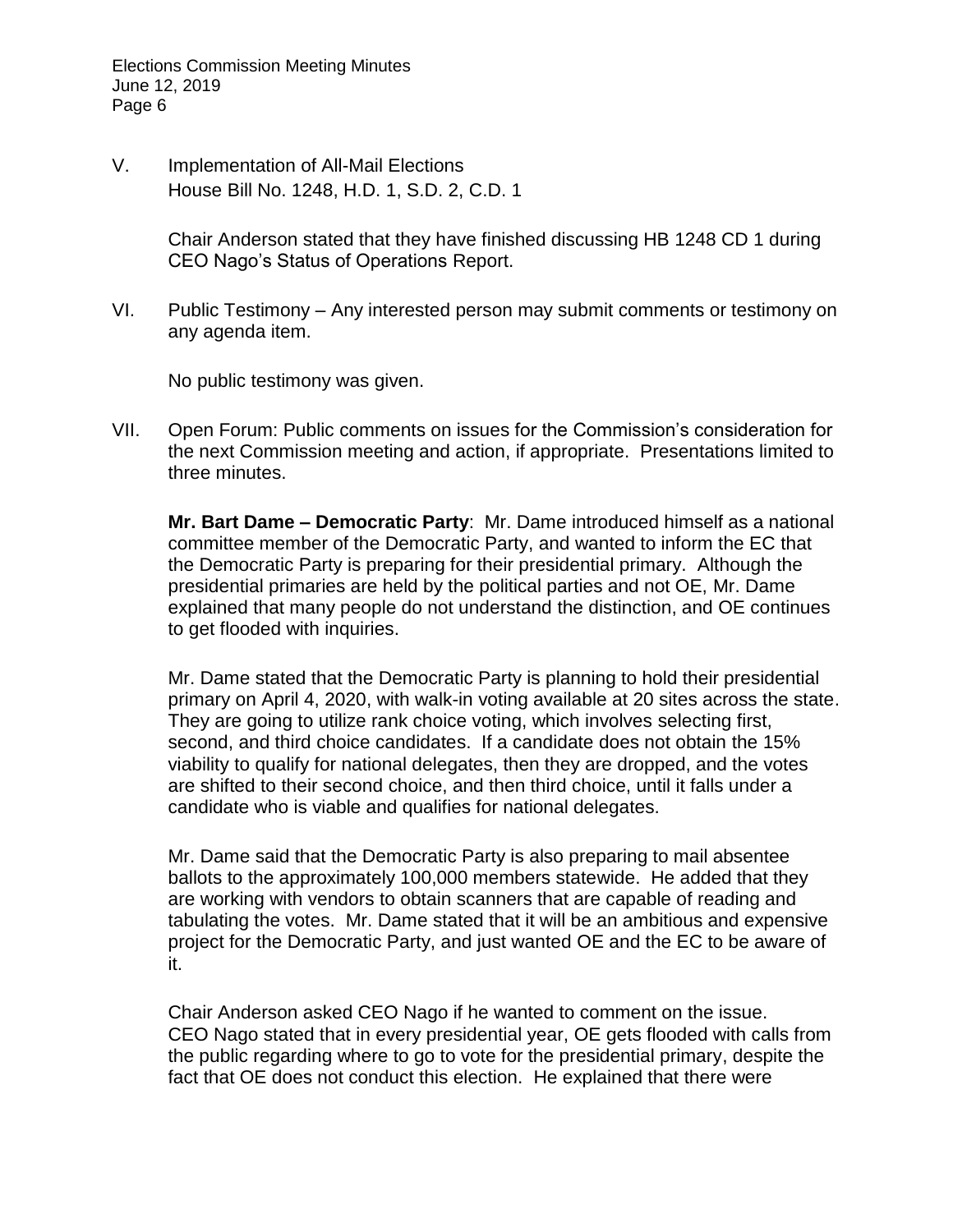complaints that the political party was not answering the phone, so OE does their best to direct callers to their polling place.

VIII. Discussion, Review, and Implementation of Method of Evaluation for the Chief Election Officer and action, if appropriate.

Chair Anderson stated that the EC will be voting on CEO Nago's reappointment, as his term is up in February of next year. He told the EC that their meeting folders contained the surveys that were used for CEO Nago's evaluation in 2015, and that he would like them to take it home, review it, and see if there are any changes that they would like to make. Following this, they will collect the completed surveys and vote on CEO Nago's reappointment.

Commissioner Curtis asked if the surveys will be collected at a later date, to which Chair Anderson said that they will be, and that the EC has some time before they need to vote on the reappointment. Commissioner Curtis asked CEO Nago how long his contract is. CEO Nago said that he does not really have a contract, but that his term expires in February 2020. Commissioner Okazaki asked what CEO Nago means when he says he does not have a contract, to which Deputy AG Kunimoto explained that he is not on a contract with the State and his position is appointed.

With no further comments, Chair Anderson asked for a motion to go into executive session as stated in the agenda, i.e., to approve the minutes for the executive session for the meeting of December 13, 2018; and pursuant to Section 92-5(a)(4), HRS, to consult with the board's attorney on questions and issues pertaining to the board's powers, duties, privileges, immunities, and liabilities, and action, if appropriate, relating to litigation. The motion was made by Commissioner Takenaka, seconded by Commissioner Seielstad, and approved unanimously by the Commissioners.

The Commission went into executive session at 10:28 a.m.

IX. Executive Session

Approval of Minutes for the Executive Session for the Meeting of December 13, 2018

Pursuant to Section 92-5(a)(4), HRS, consult with the board's attorney on questions and issues pertaining to the board's powers, duties, privileges, immunities, and liabilities, and action, if appropriate, relating to recent litigation.